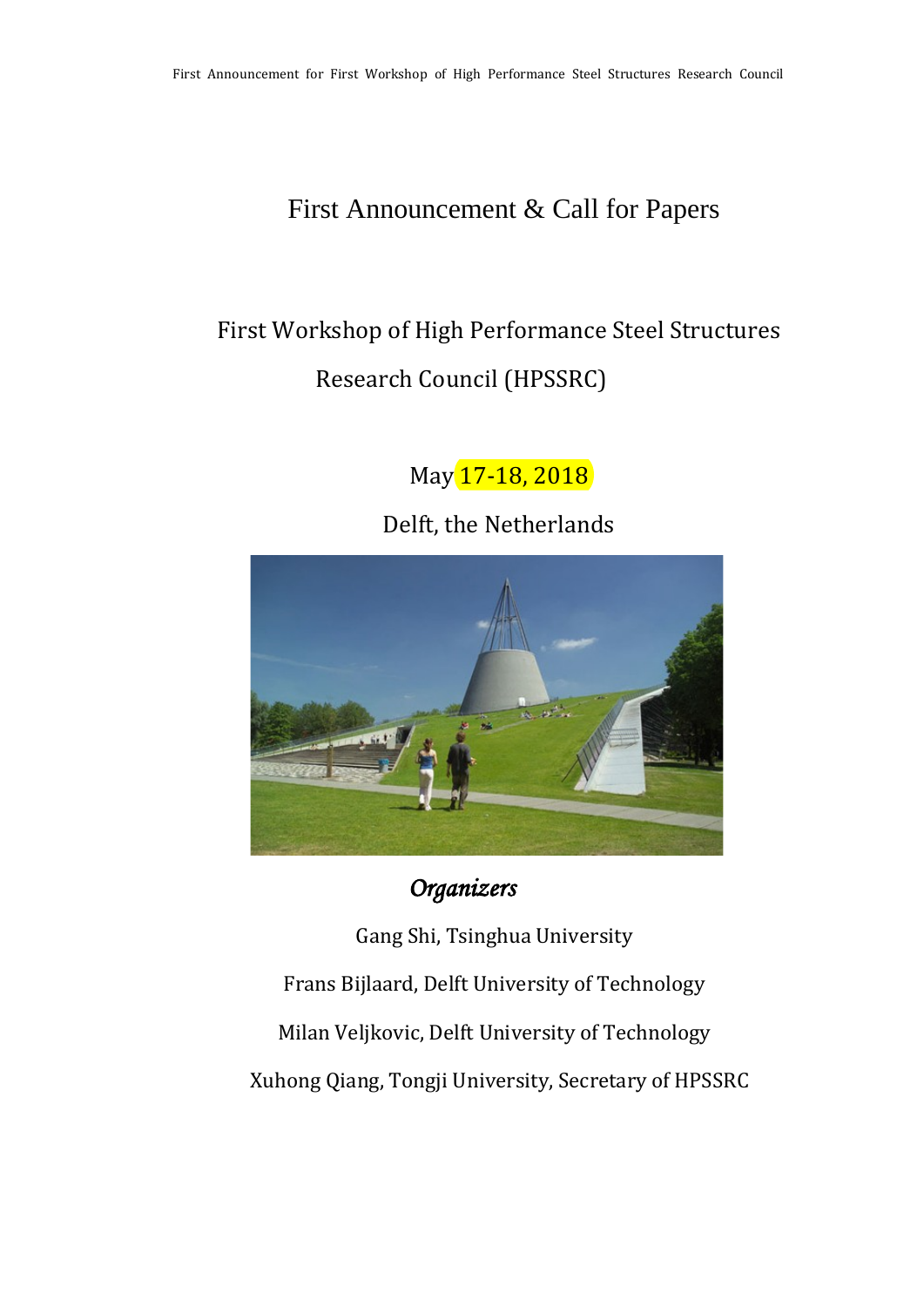## *About HPSSRC*

The international research council named *High Performance Steel Structures Research Council* (*HPSSRC*) has been proposed to found, which focuses on the researches related to high performance steel structures. "High performance steel" herein includes high strength steel, stainless steel, weathering steel, fire-resistant steel, high performance steel, low-yield-point steel, memory alloy steel, additive manufacturing steel and other types/grades of steel different from low grade carbon steel.

Currently, the council focuses on the structures made of high performance steels (HPS) and their joints using bolted and welded connections. Topics of fabrication and execution are included for sustainability assessments of HPS structures. For the time being, topics of steel metallurgy and welding technology are not included although they are very important. The council primarily focuses on the academic area.

The main objective of the council is to systematize existing knowledge and encourage new research activity using HPS, by organizing workshops and preparing e-books to disseminate research results for ease of use of HPS in the construction sector.

It brings together experts in research, design, education, manufacture, and construction from all over the world to promote cooperation and communication in the field of high performance steel structures.

The workshop will be held every two years. The first workshop of HPSSRC will be held on May 17-18 (one and a half days are planned for workshop, an additional half day for the steering committee meeting) in Delft, the Netherlands. We are looking forward to seeing you to discuss the state of art of High Performance Steels in construction with all the participants from all over the world.

### *Committee Members*

Prof. Gang Shi, Tsinghua University, Beijing, China Prof. Frans S.K. Bijlaard, Delft University of Technology, the Netherlands Prof. Milan Veljkovic, Delft University of Technology, the Netherlands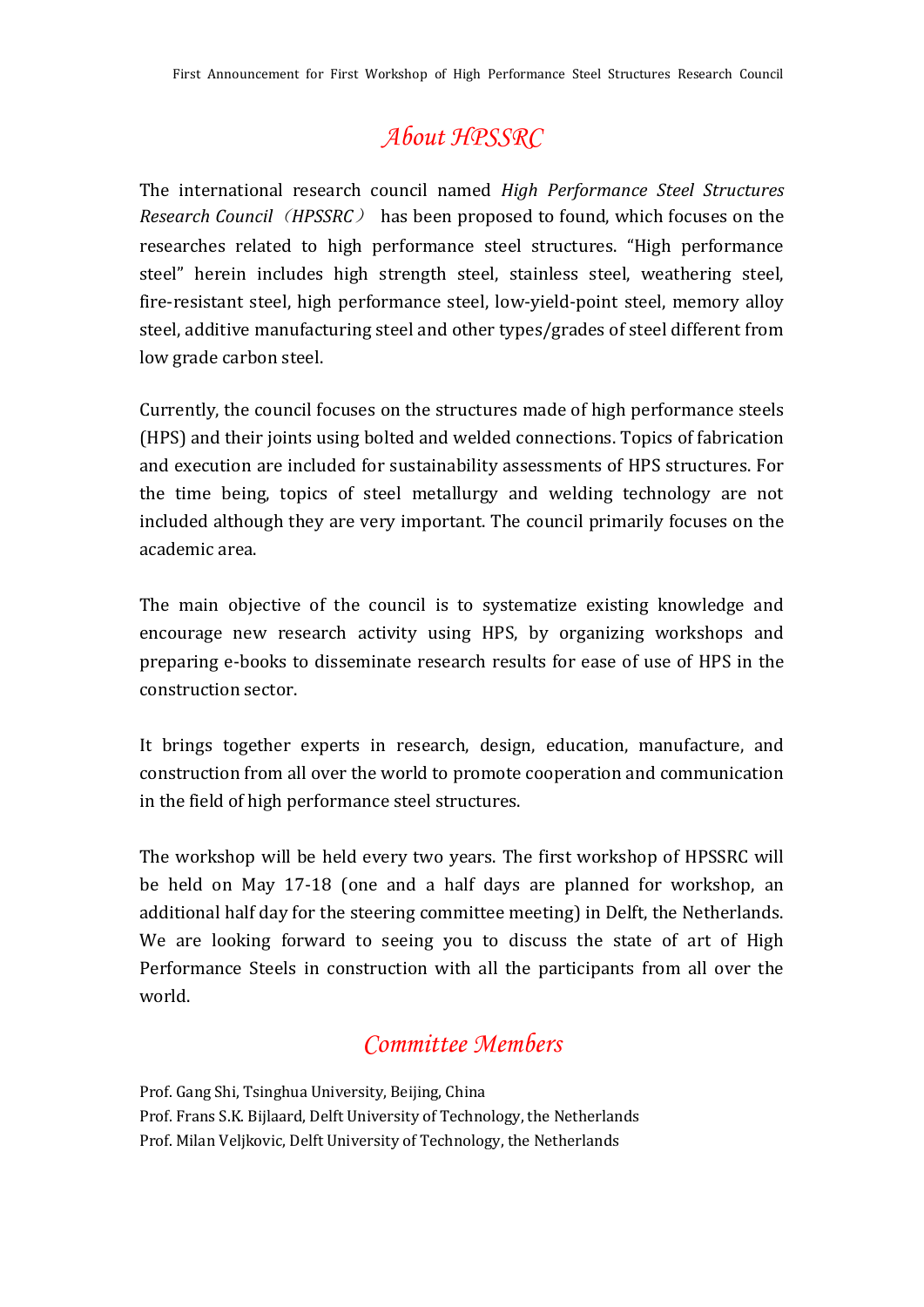Prof. Ian Richardson, TU-Delft Metal Research, the Netherlands Prof. Jilt Sietsma, TU-Delft Metal Research, the Netherlands Dr. Ana Girao, SCI, UK Ms. Nancy Baddoo, SCI, UK Dr. Richard Pijpers, TNO, the Netherlands Prof. Johan Maljaars, TNO, the Netherlands Dr. Sjors van Es, TNO, the Netherlands Prof. Yiyi Chen, Tongji University, China Dr. Xuhong Qiang, Tongji University, China Dr. Xu Jiang, Tongji University, China Prof. Ailin Zhang, Beijing University of Civil Engineering and Architecture, China Prof. Jiping Hao, Xi`an University of Architecture and Technology, China Prof. Feng Fan, Harbin Institute of Technology, China Prof. Yang Ding, TianjinUniversity, China Prof. Zhan Wang, South China University of Technology, China Prof. Ganping Shu, Southeast University, China Prof. Lu Yang, Beijing University of Technology, China Dr. Weihui Zhong, Xi`an University of Architecture and Technology, China Prof. Leroy Gardner, Imperial College, UK Prof. Ben Young, Hong Kong University Prof. K. F. Chung, Hong Kong Polytechnic University Dr. Tak-Ming Chan, Hong Kong Polytechnic University Prof. J. Y Richard Liew, National University of Singapore, Singapore Prof. Brian Uy, University of Sydney, Australia Prof. X.L. Zhao, Monash University, Australia Prof. Sing Ping Chiew, Nanjang University of Singapore, Singapore Prof. Luis Simoes da Silva, University of Coimbra, Portugal Prof. František Wald, Czech Technical University in Prague, Czech Republic Prof. Raffaele Landolfo, University of Naples Federico II, Italy Prof. Dan Dubina, University Politehnica of Timisoara, Romania Prof. M. Feldman, RWTH Aachen, Germany Prof. Richard Stroetmann, University of Dresden, Germany Prof. Thomas Ummenhofer, Karlsruhe Institute of Technology, Germany Prof. Ulrike Kuhlmann, Stuttgart University, Germany Prof. Timo Björk, Lappeenranta University of Technology, Finland Prof. Mikko Malaska, Tampere University of Technology, Finland Prof. Primoz Moze, University of Ljubljana, Slovenia Prof. Hartmut Pasternak, Lehrstuhl für Stahl- und Holzbau, BTU, Cottbus, Germany Prof. Eiki Yamaguchi, Kyushu Institute of Technology Tobata, Kitakyushu, Japan Prof. Cheol-Ho Lee, Seoul National University, Seoul, Republic of Korea Prof. Hak-Eun Lee, Korea University, Seoul, South Korea Prof. Lee Chi King, University of New South Wales, Canberra, Australia Prof. Dimitrios Lignos, Swiss Federal Institute of Technology, Lausanne, Switzerland Prof. Charalampos Baniotopoulos, University of Birmingham, UK